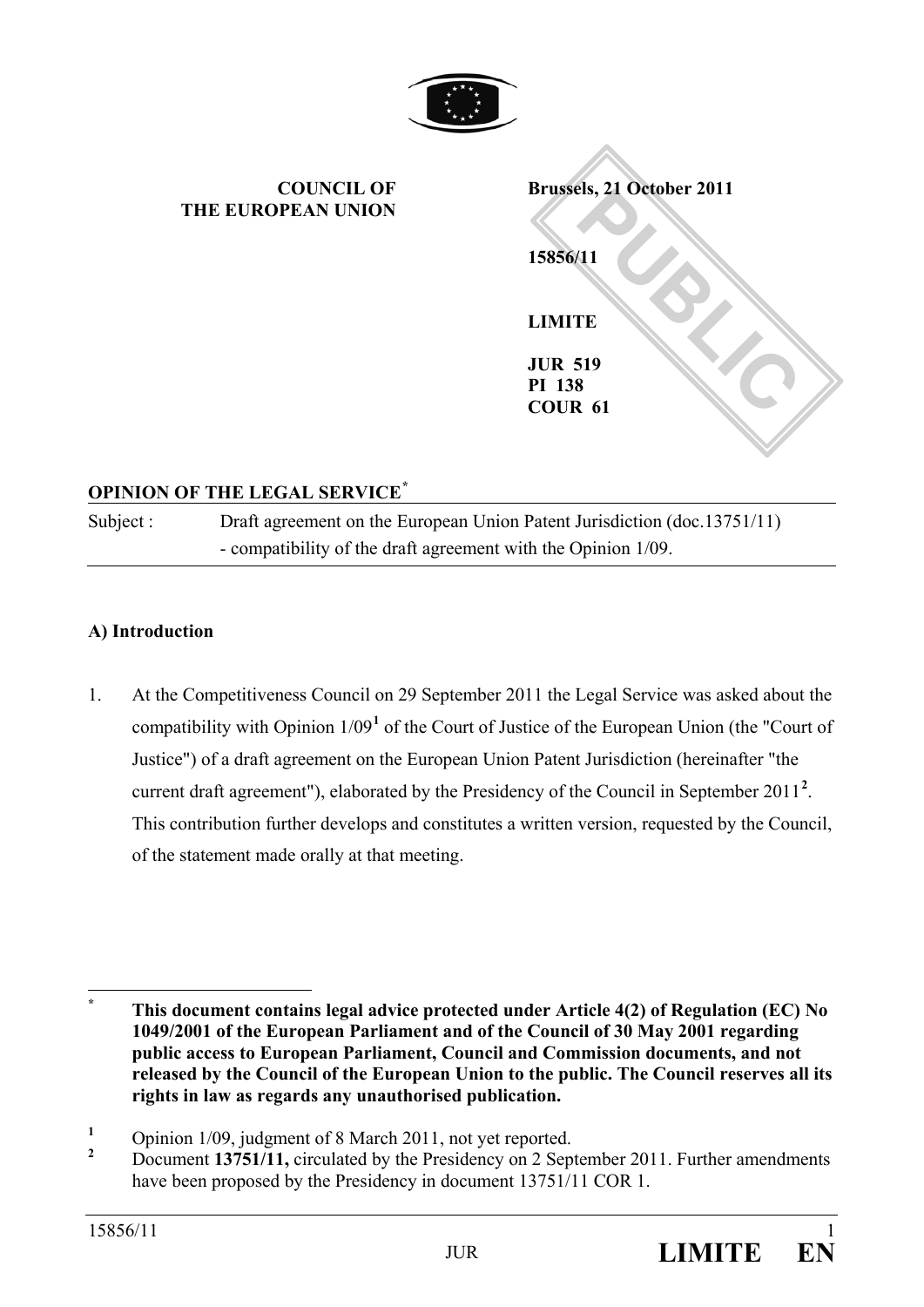- 2. The Council Legal Service wishes to point out that the present opinion will not tackle the issue of the compatibility of the current draft agreement with the existing *acquis communautaire*. However, the Council Legal Service considers that the Member States will have to respect *the acquis* when concluding the agreement on the European Union Patent Jurisdiction**[3](#page-1-0)** .
- 3. It follows from a non-paper presented by the Commission services analysing the compatibility of the current draft agreement with the *acquis* that at least Regulation (EC) n° 44/2001 on jurisdiction and the recognition and enforcement of judgments in civil and commercial matters (Brussels I) needs to be amended as its jurisdictional choices could otherwise be interpreted as conflicting with the agreement**[4](#page-1-1)** . In this respect, it is the Council Legal Service's view that the amendment of that Regulation will have to be brought into force before such an agreement could enter into force.

## **B) Background**

4. In April 2007, the Commission presented a communication to the European Parliament and the Council concerning the creation of a single Community patent and of an integrated jurisdictional system for patents in the single market**[5](#page-1-2)** .

<span id="page-1-0"></span> $\frac{3}{4}$  Infra footnote n° 23.

<span id="page-1-1"></span>**<sup>4</sup>** In this respect, the Commission services presented a non-paper analysing the compatibility of the current draft agreement with the *acquis (*document 14191/11).

<span id="page-1-2"></span><sup>&</sup>lt;sup>5</sup> COM (2007)165 final "Enhancing the patent system in Europe".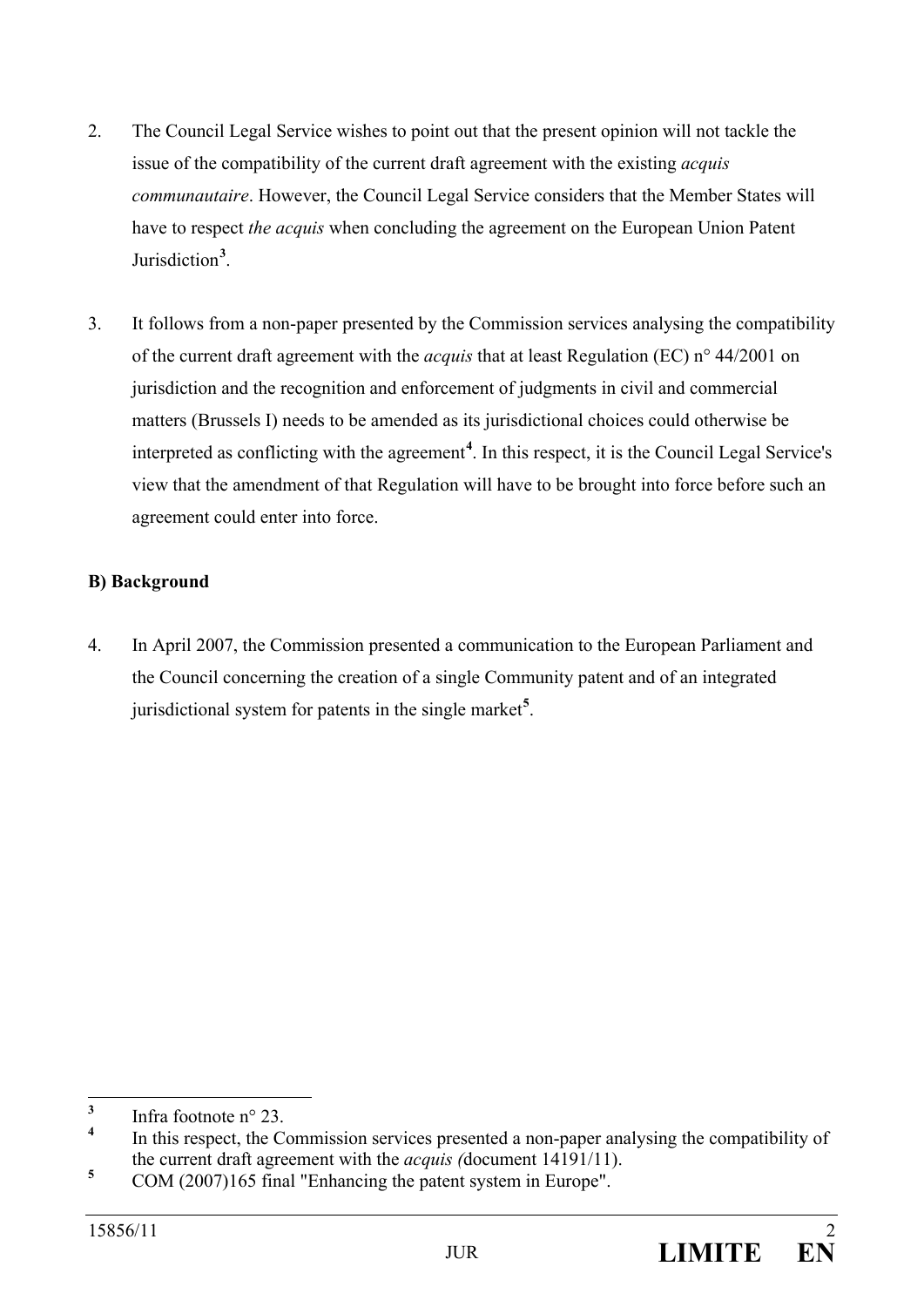- 5. According to the communication, the single Community patent would be granted by the European Patent Office in Munich ("EPO") pursuant to the provisions of the European Patent Convention ("EPC")<sup>[6](#page-2-0)</sup>. It would have a unitary and autonomous character, producing equal effect throughout the European Union, and could be granted, transferred, declared invalid or lapse only in respect of the whole of that territorial area. The provisions of the EPC would apply to the Community patent to the extent that no specific rules would be provided for in the future Union Regulation establishing it**[7](#page-2-1)** .
- 6. On the basis of that communication, the members of the Council engaged themselves into discussions on the possible establishment of an integrated jurisdictional system covering litigation on the **European patent** delivered by the EPO on the basis of the EPC, as well as on the unitary patent ("**the EU patent**") that would be created in the future.
- 7. The outcome of those discussions was the drawing up by the Presidency of the Council on 23 March 2009 of a draft international agreement creating a court with jurisdiction to hear actions related to both European and EU patents, and the draft Statute of that court**[8](#page-2-2)** .

<span id="page-2-0"></span><sup>&</sup>lt;sup>6</sup> The European Patent Convention, whose official name is "Convention on the Grant of European Patents", was signed in Munich on 5 October 1973. All Member States are parties to the Convention, as well as Switzerland, Croatia, Iceland, Liechtenstein, Monaco, Norway and Turkey. Under the European Patent Convention, a patent is granted in all States which are parties to the Convention and which are designated in the application for a patent. Patents granted by the European Patent Office are merely a bundle of identical national patents conferring national protection (Opinion 1/09, paragraph 3). The disputes relating to the possible infringement of a patent right and/or revocation of a European patent must be judged by national courts, hence the possibility for multiple litigation. Similarly, actions for damages or compensation in respect of the protection conferred by a granted European patent must be submitted to national courts (see also opinion 15487/08 of the Council Legal Service, paragraph 4).

<span id="page-2-1"></span><sup>&</sup>lt;sup>7</sup> The Commission adopted a proposal creating a unitary patent on 30 June 2010. That proposal was examined but finally not adopted by the Council. Upon demand of a large majority of Member States for an enhanced cooperation, the Commission adopted a proposal authorising enhanced cooperation in the area of the creation of unitary patent protection. This proposal was adopted by the Council on 10 March 2011 (Council decision 2011/167/EU, OJ L 76, 22.3.2011, p. 53–55) ; further to the adoption by the Council of that decision, the Commission adopted, on 13 April 2011, a proposal for a Regulation of the European Parliament and the Council implementing enhanced cooperation in the area of the creation of unitary patent protection and a proposal for a Council Regulation implementing enhanced cooperation in the area of the creation of unitary patent protection with regard to the applicable translation arrangements (Council document 11328/11). Those 2 proposals have not yet been adopted.

<span id="page-2-2"></span>**<sup>8</sup>** Document **7928/09** of 23 March 2009.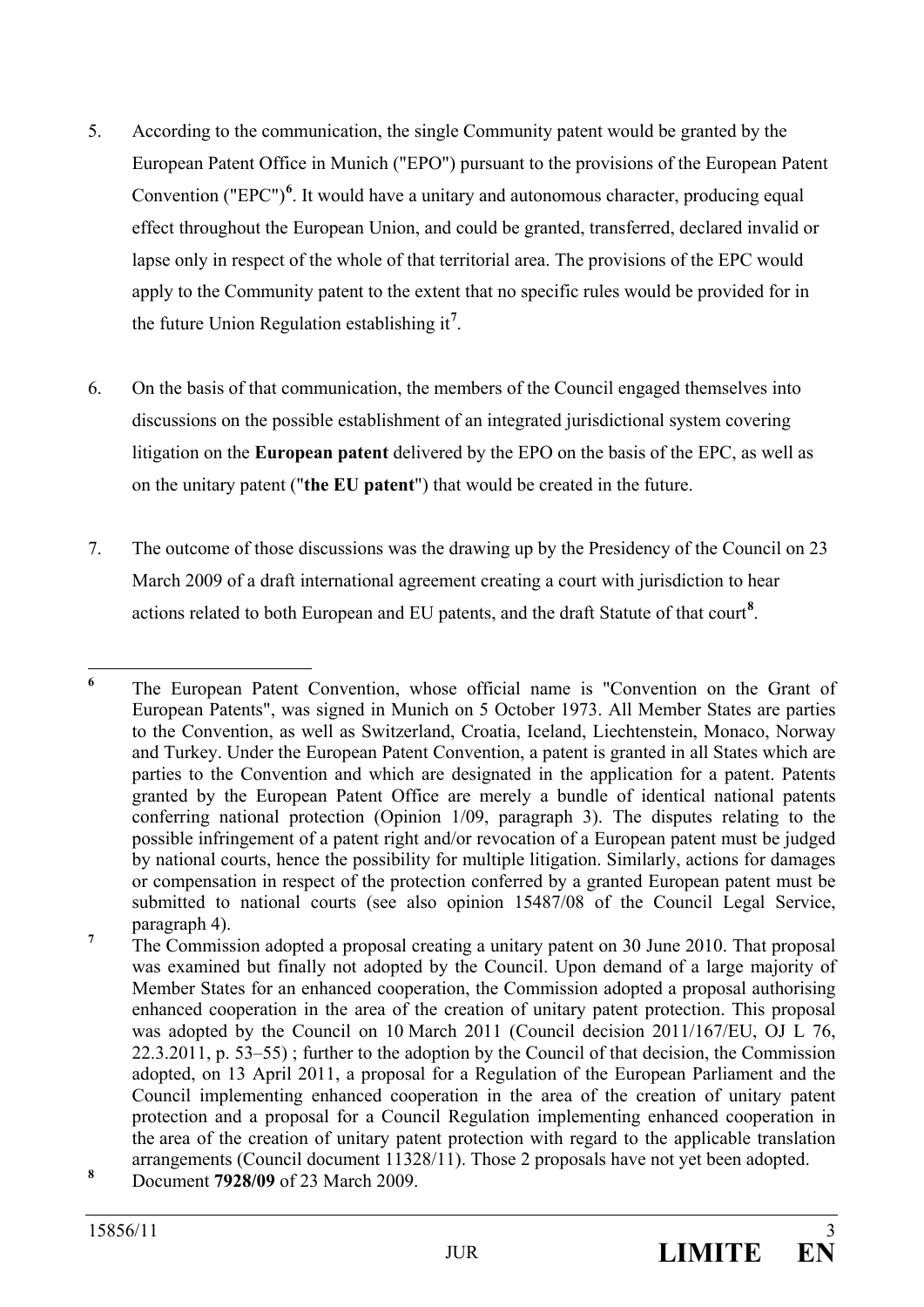- 8. At the same time, the Commission presented to the Council a recommendation to authorise the Commission to open negotiations for the adoption of an international agreement "creating a Unified Patent Litigation System"**[9](#page-3-0)** .
- 9. Before authorising the opening of such negotiations and before further steps towards the negotiations with third countries on this issue were taken, the Council considered it appropriate to request the opinion of the Court of Justice on the compatibility of the envisaged agreement with the Treaties.
- 10. On 6 July 2009, the Council submitted to the Court, pursuant to article 300 (6) TEC (now Article 218 (11) TFEU), a request for Opinion<sup>[10](#page-3-1)</sup>.

## **C) The draft agreement submitted to the Court of Justice**

- 11. The main features of that draft agreement were as follows :
	- it was envisaged as a mixed agreement that would have been signed by the EU, its member states and any non-EU countries parties to the EPC.
	- It foresaw the creation of a new jurisdiction, *composed of a court of first instance, comprising a central division and local and regional divisions, and a court of appeal, that court having jurisdiction to hear appeals brought against decisions delivered by the court of first instance***[11](#page-3-2)**.
	- The court of first instance would have been able to request preliminary rulings from the Court of Justice, while the appeal court would have been obliged to request such rulings.

<span id="page-3-0"></span><sup>&</sup>lt;sup>9</sup> Document 7927/09 of 23 March 2009.

<span id="page-3-1"></span>**<sup>10</sup>** Documents  $11125/09 + COR$  1 and  $11183/09 + ADD$  1.

<span id="page-3-2"></span>**<sup>11</sup>** Opinion 1/09, paragraph 8.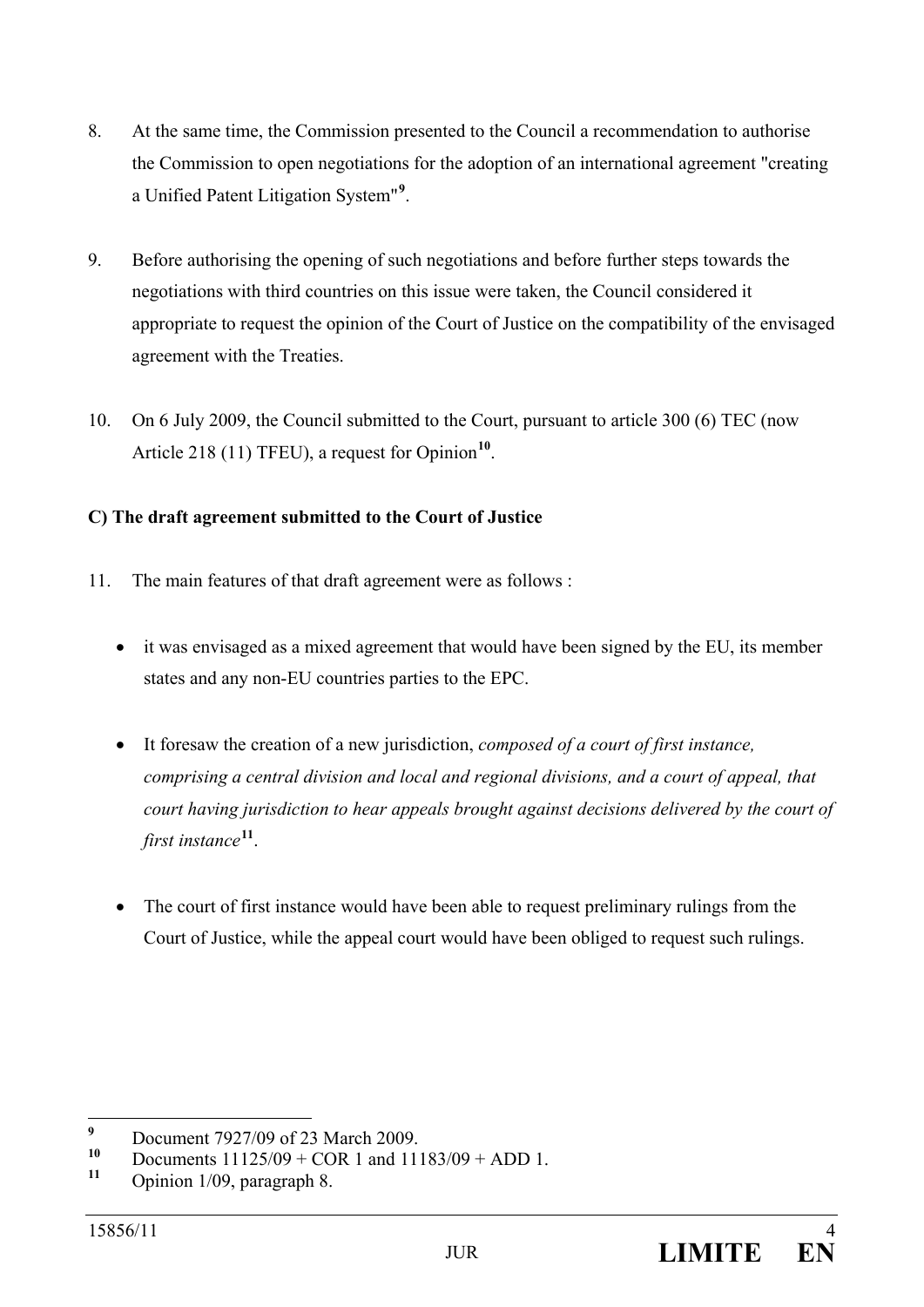- The envisaged new jurisdiction would have had jurisdiction *rationae materiae* over the future EU patent and the European patent delivered by the EPO on the basis of the EPC.
- The competence of the new jurisdiction would have been exclusive over a number of types of disputes between private parties. The national courts of the contracting states would have kept jurisdiction over actions related to both EU patents and to European patents which would not have come within the exclusive jurisdiction of the new court, as well as over actions related to national patents.
- Finally, that draft agreement would have entered into force once all EU member states had ratified it**[12](#page-4-0)**.

# **D) The Opinion 1/09**

- 12. The Court of Justice delivered its Opinion 1/09 on 8 March 2011.
- 13. After stating that the request for an opinion was admissible, the Court firstly held that the draft agreement submitted to it was not in conflict with Article 262 TFEU, since the possibility of extending jurisdiction to the Court of Justice over disputes relating to the application of acts of the European Union which create European intellectual property rights is not exclusive.
- 14. *"Consequently, that article does not establish a monopoly for the Court in the field concerned and does not predetermine the choice of judicial structure which may be established for disputes between individuals relating to intellectual property rights"* **[13](#page-4-1)**.

<span id="page-4-0"></span>**<sup>12</sup>** According to the Council conclusions of 7 December 2009, only the EU, its member states and parties to the EFTA (namely Norway, Iceland, Liechtenstein and Switzerland) could sign the agreement at the outset (document 17229/09, point 35).<br>Opinion 1/09, paragraph 62.

<span id="page-4-1"></span>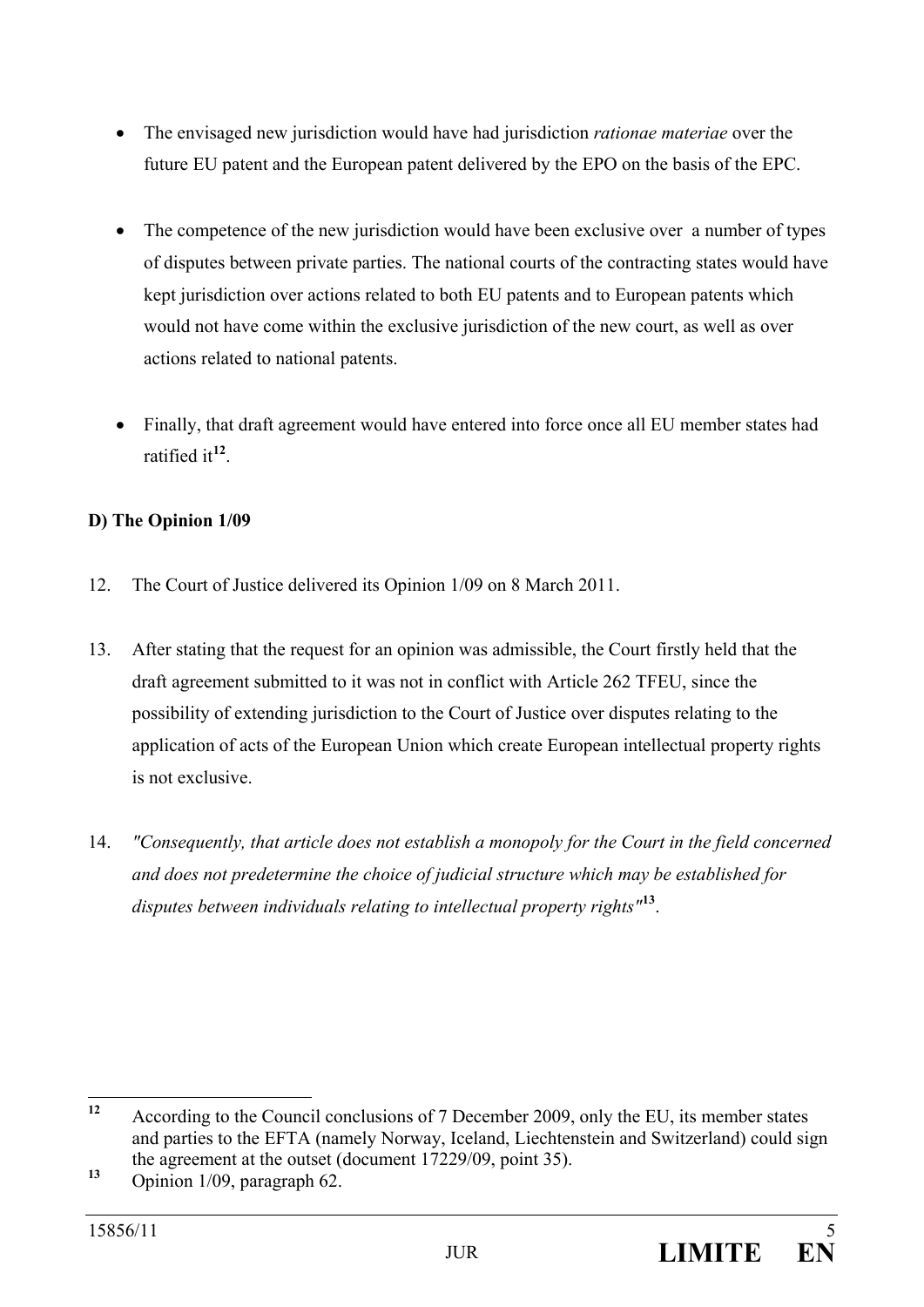- 15. Having said that, the Court of Justice considered however that the aforementioned draft agreement was not compatible with the Treaties : that agreement would have conferred exclusive jurisdiction to interpret and apply EU patent law and to hear a considerable number of actions brought by individuals in that field on an international court which was not common to the Member States, situated, consequently, outside the institutional and judicial framework of the Union.
- 16. The Court reasoned as follows :
	- The national courts of Member States would retain only jurisdiction on matters which do not fall under the exclusive jurisdiction of the new judicial structure, hence they would be deprived of their power to interpret and apply EU patent law in those areas.
	- Accordingly, the national courts would be deprived of their power and, as the case may be, obligation to refer questions to the Court for a preliminary ruling in the field of EU patent law applicable in the areas falling under the exclusive jurisdiction of the new judicial structure, given that the draft agreement provided for a mechanism that reserved to that structure the power to refer questions for a preliminary ruling while removing that power from the national courts.
	- Thus "*the essential character of the powers which the Treaties confer on the institutions of the European Union and on the Member States and which are indispensable to the preservation of the very nature of European Union law"* would be altered**[14](#page-5-0)**.

<span id="page-5-0"></span>**<sup>14</sup>** Opinion 1/09, paragraph 89.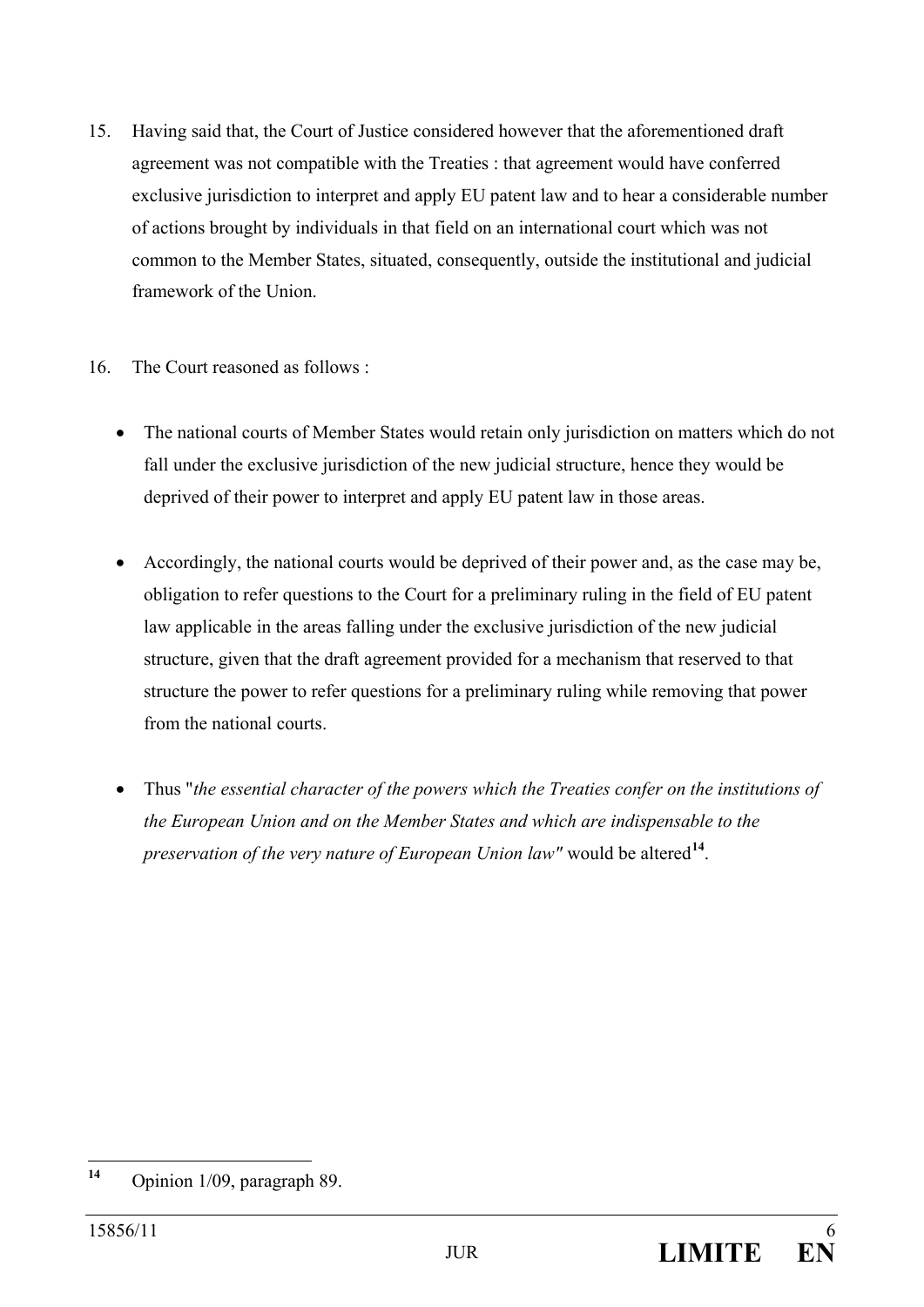- 17. In this respect, the Court emphasised that it is for the national judges, by means of the principle of sincere cooperation as set out in Article 4(3) of the TEU, and in collaboration with the Court of Justice through the mechanism of the preliminary ruling, to ensure in their respective territories the primacy and full application of Union law (in the light of the Treaties, fundamental rights and general principles of Union law) and the judicial protection of individuals' rights under that law**[15](#page-6-0)**.
- 18. In that regard, the Court of Justice recalled the principle that a Member State is obliged to make good damage caused to individuals as a result of breaches of Union law for which it is responsible irrespective of which authority of that Member State, including under specific conditions judicial bodies, infringed Union law. It also brought to mind that, where an infringement of Union law is committed by a national court, a case may be brought before the Court of Justice to obtain a judgment that the Member State concerned has failed to fulfil its obligations.
- 19. It was clear from the draft agreement, that if a judgment of the new court were to be in breach of Union law, the absence of the mechanism of infringement proceedings initiated by the Commission against the Member State(s) under Articles 258 to 260 TFEU or of any provision providing for financial liability on the part of one or more Member States in the terms of Article 340 TFEU and related case law**[16](#page-6-1)** would make the Court of Justice unable to control judicial mistakes in the application and interpretation of Union law.
- 20. As a direct consequence of the above consideration, the national courts could not be, in the Court's view, divested of their jurisdiction in favour of an international court that would not be common to the Member States and would thus be outside the judicial system of the Union and the full judicial control of the Court of Justice.

<span id="page-6-0"></span>**<sup>15</sup>** Opinion 1/09, paragraph 68.

<span id="page-6-1"></span>**<sup>16</sup>** Opinion 1/09, paragraphs 83-88.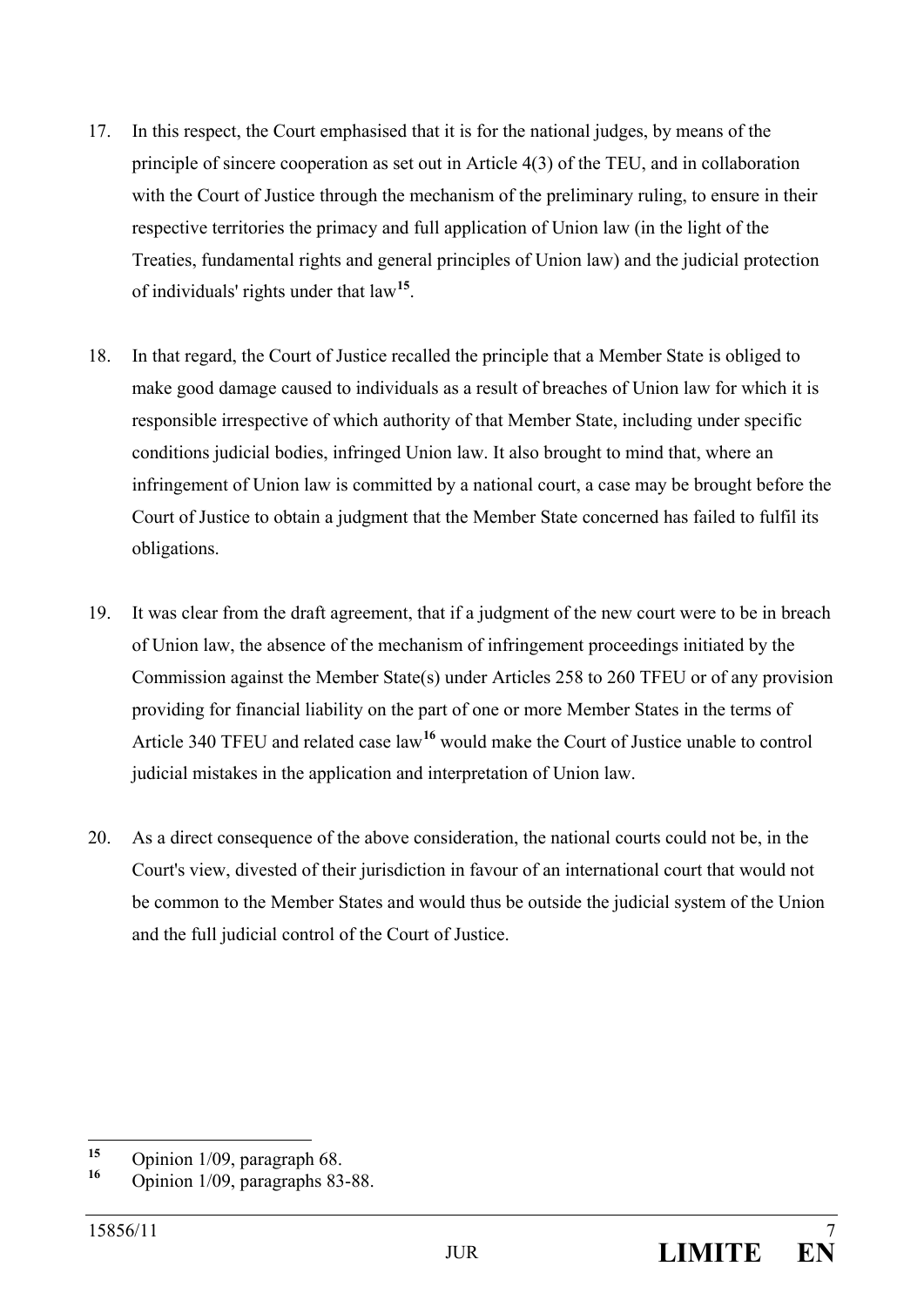21. Finally, the Council Legal Service wishes to point out that the Court of Justice took care to distinguish the envisaged new court from the Benelux Court of Justice. Indeed, as the latter is a court common to a number of Member States, situated, consequently, within the institutional and judicial framework of the Union, its judgments are considered as being subject to mechanisms capable of ensuring the full effectiveness of the rules of the Union<sup>[17](#page-7-0)</sup>. The Benelux Court is therefore compatible with the Treaties. In the Court's view, and for all the reasons mentioned previously, this was certainly not the case for the envisaged new court.

## **E) The way forward**

- 22. In order to find, in response to Opinion 1/09, a viable solution for the creation of the new judicial structure, the Presidency of the Council tabled the current draft agreement envisaging the creation of a Unified Patent Court ("UPC").
- 23. In the Council Legal Service's view, the fundamental concern expressed by the Court of Justice in its Opinion was related to the preservation, through the functioning of the mechanism of the preliminary ruling, of the special relationship it maintains with the national courts **[18](#page-7-1)**.
- 24. This fundamental concern was created out of the coexistence of the following parameters in the draft agreement:
	- the nature of the envisaged jurisdiction as a judicial organisation created under international law in which non-EU Member States would participate**[19](#page-7-2)**, and

<span id="page-7-0"></span>**<sup>17</sup>** The Court accepted a request for a preliminary ruling from the Benelux Court, "*since the Benelux Court is a court common to a number of Member States, situated consequently within the judicial system of the European Union, its decisions are subject to mechanisms capable of ensuring the full effectiveness of the rules of the European Union*" (paragraph 82 of the Opinion 1/09).

<span id="page-7-1"></span><sup>&</sup>lt;sup>18</sup> The Court of Justice highlighted the constitutional importance of that relationship by referring to its leading case law on the foundations and the specific nature of the European Union legal order (Opinion 1/09, paragraphs 65 to 70).<br><sup>19</sup> Opinion 1/09, paragraph 71.

<span id="page-7-2"></span>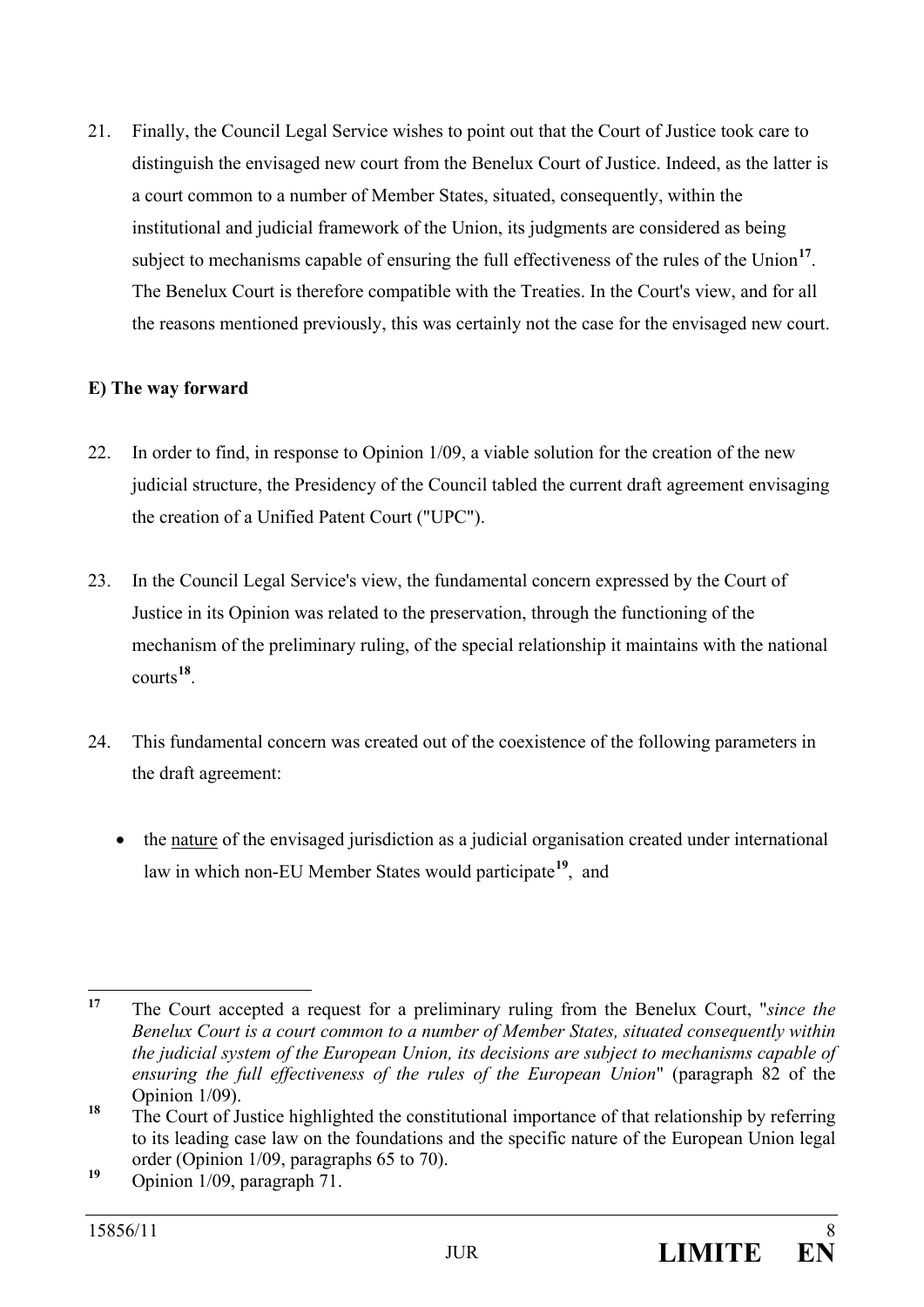- the absence of any functional link between the envisaged jurisdiction and the national judicial systems, hence with the judicial system of the Union.
- 25. It is in the light of those parameters that the Council Legal Service will assess whether the current draft agreement complies with Opinion 1/09 of the Court.

## **The nature of the UPC**

- 26. Pursuant to the current draft agreement, the UPC will be composed of a court of first instance (comprising a central division and local and regional divisions) and of a court of appeal, and will be created by means of an international treaty, as was the case under the draft agreement submitted to the Court.
- 27. A key difference between that draft and the current draft agreement is that the current draft agreement would be concluded by EU Member States alone without the participation of the Union or any non-EU Member State. The UPC would be created as a jurisdiction common only to the EU Member States signatories of the current draft agreement.
- 28. It follows from Opinion 1/09 that the creation of a court common to all or to a number of EU Member States on the basis of an international agreement such as, for instance, the Benelux Court**[20](#page-8-0)** could, in principle, be an acceptable solution for the creation of the UPC.
- 29. Indeed, the possibility to entrust litigation on EU intellectual property rights to a specific judicial structure other than that foreseen in the Treaties is not precluded by Article 262 TFEU or by any other provision in the Treaties**[21](#page-8-1)**. The Court stated in Opinion 1/09 that "*As regards*

<span id="page-8-1"></span><span id="page-8-0"></span>**<sup>20</sup>** Opinion 1/09, paragraph 82, also supra footnote n° 17. **<sup>21</sup>** Article 262 TFEU reads as follows :"*Without prejudice to the other provisions of the Treaties, the Council, acting unanimously in accordance with a special legislative procedure and after consulting the European Parliament, may adopt provisions to confer jurisdiction, to the extent that it shall determine, on the Court of Justice of the European Union in disputes relating to the application of acts adopted on the basis of the Treaties which create European intellectual property rights. These provisions shall enter into force after their approval by the Member States in accordance with their respective constitutional requirements.*"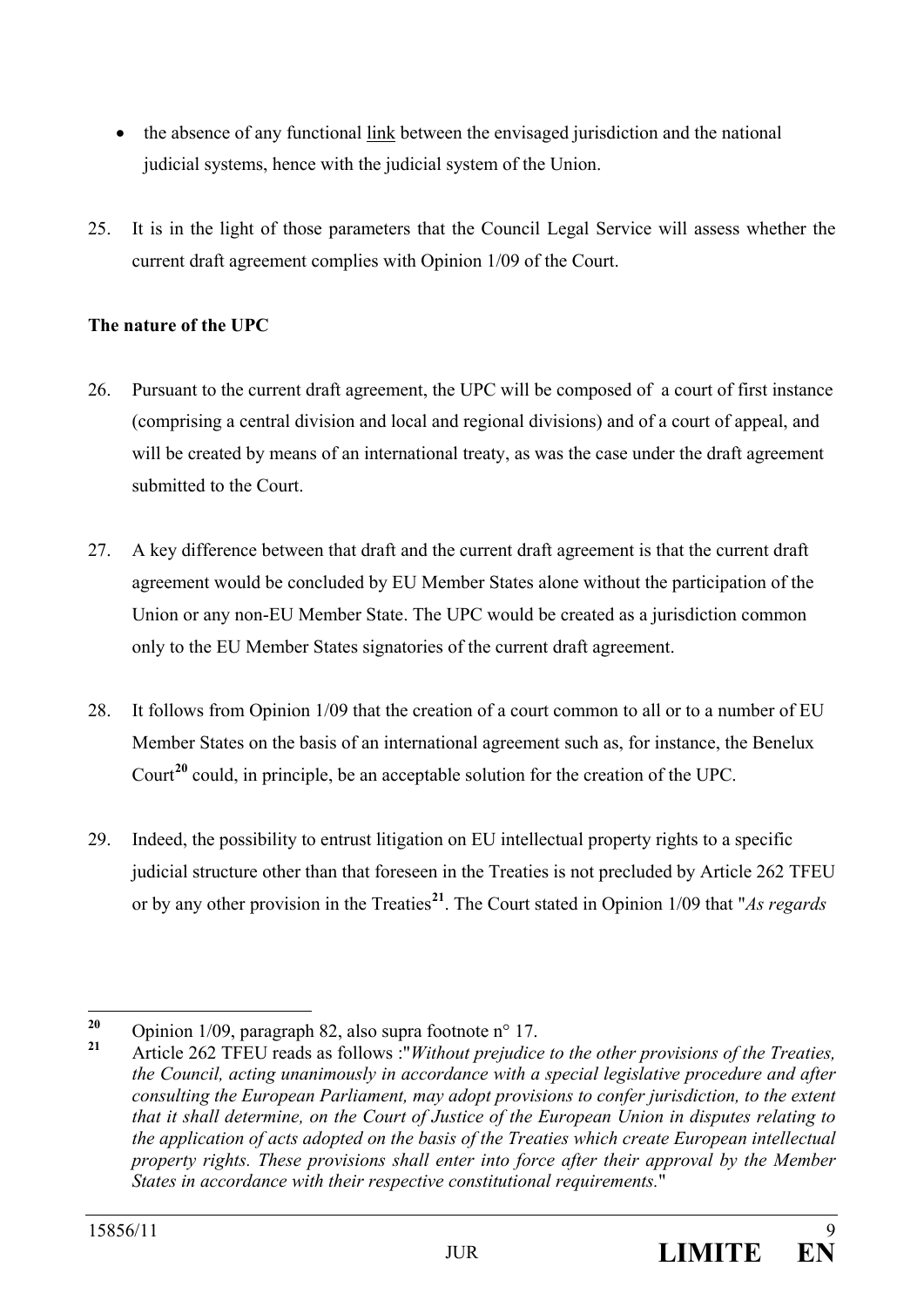*Article 262 TFEU, that article cannot preclude the creation of the PC* (Patent Court). *While it is true that under that provision there can be conferred on the Court some of the powers which it is proposed to grant to the PC* (Patent Court)*, the procedure described in that article is not the only conceivable way of creating a unified patent court*<sup>[22](#page-9-0)</sup>". In other words, the Court seems to assume that there is an alternative way to Article 262 TFEU for the establishment of a UPC.

- 30. In the Council Legal Service's view, this alternative way could be the conclusion of an international agreement amongst EU Member States alone establishing a court common to them**[23](#page-9-1)**. It should then be ensured, for that court to be compatible with Opinion 1/09, that it operates entirely within the European Union legal order, complies with the institutional law of the Union and maintains, despite its formal creation pursuant to the rules of international law or the absence of direct interaction with the national judge in matters falling under the exclusive jurisdiction of the new court, functional links with the national judicial systems and, consequently, the judicial system of the Union**[24](#page-9-2)**.
- 31. In this regard, the removal of the possibility for non-EU Member States to participate in the international agreement obviously facilitates the integration of the UPC into the Union legal order and the respect by the UPC of Union law. The participation of third countries would have made it extremely difficult to set up mechanisms making the decisions of the UPC capable of ensuring the full effectiveness of the rules of the Union in the same way as decisions of the national courts of the EU Member States.

<span id="page-9-1"></span><span id="page-9-0"></span>**<sup>22</sup>** Opinion 1/09, paragraph 61.

**<sup>23</sup>** It could be argued at the outset that, following the ERTA case (case 22/70, 1971, ECR 263), the validity of such an agreement is questionable, since it will concern a -by exerciseexclusive competence of the Union, ie civil jurisdiction (see Regulation 44/2001 -Brusselsand the Lugano Convention, as well as Regulation 593/2008 -Rome I-, Regulation 864/2007 - Rome II- and Directive 2004/48/EC on the enforcement of intellectual property rights).The answer to this argument could be that the Union's exclusive competence applies only to agreements with third states and not between Member States alone (see wording of Article 216 TFEU). It could then be considered that agreements between Member States may affect provisions of the Union law in so far as they are compatible with them. In this respect, see also paragraphs 2 to 3 of the present opinion.

<span id="page-9-2"></span><sup>&</sup>lt;sup>24</sup> In this respect, the Court found that the Complaints Board of the European Schools, being a body of an international organisation, did not have with the judicial system of the Member States such links as the Benelux Court and stressed that despite its functional links with the Union, it remains formally distinct from it and the Member States (case C-196/09, Paul Miles and Others v European Schools paragraphs 41-42).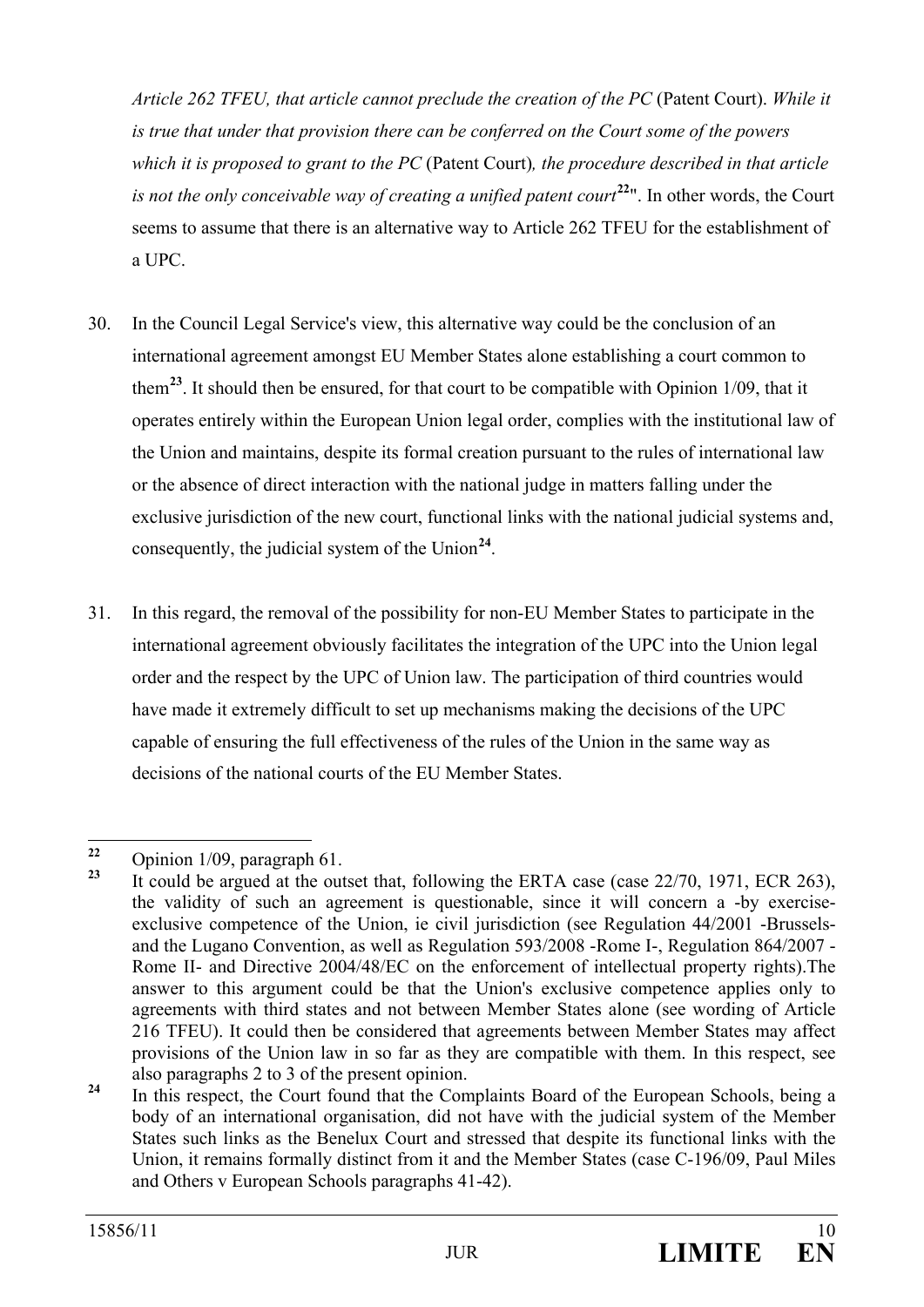32. Member States may thus enter into an agreement between each other and create a UPC that would be common to them as long as that court is bound by the essential requirement to respect the foundations of the Union legal order and to operate under Union Law as any national court, in particular by having recourse to the preliminary ruling procedure.

## **The link with the judicial system of the Union**

- 33. The amendments introduced by the Presidency in order to take into account the aforementioned requirements of the Court, concern in particular:
	- the obligation of the UPC to apply and respect Union law and the principle of primacy as a fundamental principle of the Union legal order;
	- the functioning of the mechanism of the preliminary ruling;
	- the accountability of the Member States if the UPC acts in breach of Union law and the possibility for them to bear financial liability in such a case.
- 34. It is worth mentioning at the outset that the current draft agreement states henceforth explicitly that the UPC will be a court common to the contracting Member States and thus subject to the same obligations under Union law as any national court of the contracting Member States**[25](#page-10-0)**. In the Council Legal Service's view, this statement clarifies the relation between the judiciary of the Member States and the UPC, thus making the latter appear, from a functional point of view, as an inherent part of the judicial system of the Member States, hence of the Union, in spite of its creation by way of a treaty.

<span id="page-10-0"></span>**<sup>25</sup>** Article 1 of the current draft agreement.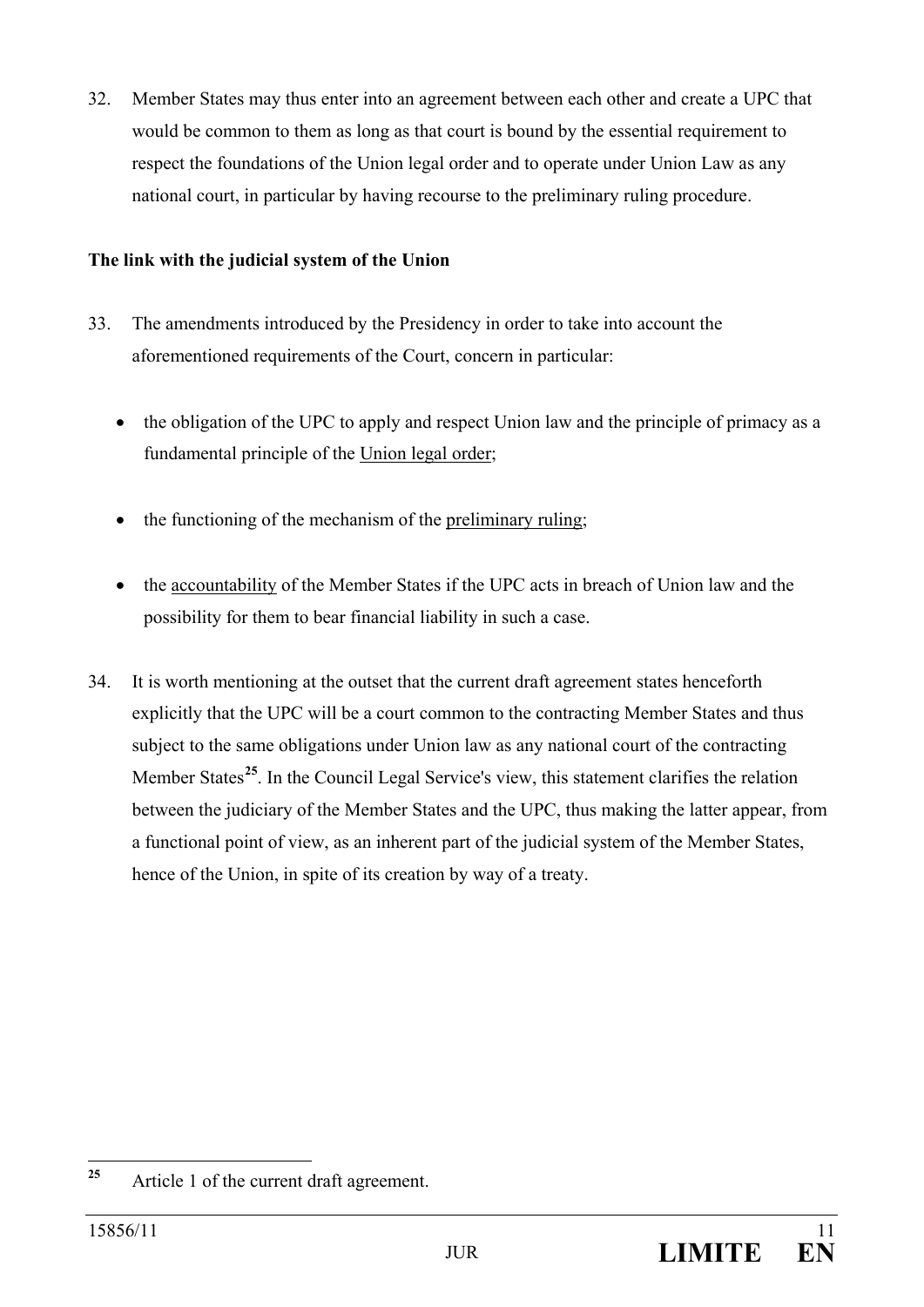## Respect of EU law and primacy

- 35. In the preamble of the current draft agreement, it is stated that the contracting Member States are committed to operating under the principle of sincere cooperation as set out in Article 4(3) of the TEU and to ensuring, through the creation of the UPC, the full application and respect of Union law in their respective territories, as well as the judicial protection of an individual's right under that law**[26](#page-11-0)**.
- 36. In pursuance of that commitment, the current draft agreement explicitly provides for the UPC to apply the body of Union law in its entirety and to respect its primacy**[27](#page-11-1)**. The Council Legal Service notes that that amendment sweeps aside the doubt raised in the context of the agreement submitted to the Court in so far as it referred only to the "*directly applicable Community legislation*".**[28](#page-11-2)** Furthermore, in order to highlight the importance of this issue, it could be envisaged to redraft Article 14 e "Applicable Law" in such a way as to bring the UPC, when hearing a case brought before it, explicitly under the obligation to respect the primacy of Union law.

# Preliminary rulings

37. The current draft agreement preserves the importance of the mechanism of preliminary rulings as set out in the Treaties : as a consequence of the commitment of the contracting Member States to operate under the principle of sincere cooperation, the UPC will have, just as any national court, the possibility, and as the case may be the obligation, to cooperate with the Court of Justice by applying its case law and by requesting preliminary rulings in accordance with Article 267 TFEU**[29](#page-11-3)**.

<span id="page-11-0"></span>**<sup>26</sup>** Recitals 7 and 9 of the current draft agreement.

<span id="page-11-1"></span><sup>&</sup>lt;sup>27</sup> Article 14 a, "Primacy and respect of Union law", of the current draft agreement.

<span id="page-11-2"></span>**<sup>28</sup>** "*Directly applicable Community legislation*" being understood as only the secondary law. In the Advocates' General view this expression did not include either the Treaties or fundamental rights, general principles of law or directives related to intellectual property relative issues (paragraphs 77 to 92 of the position of the Advocates General in Opinion 1/09).

<span id="page-11-3"></span><sup>&</sup>lt;sup>29</sup> Article 14 b of the current draft agreement.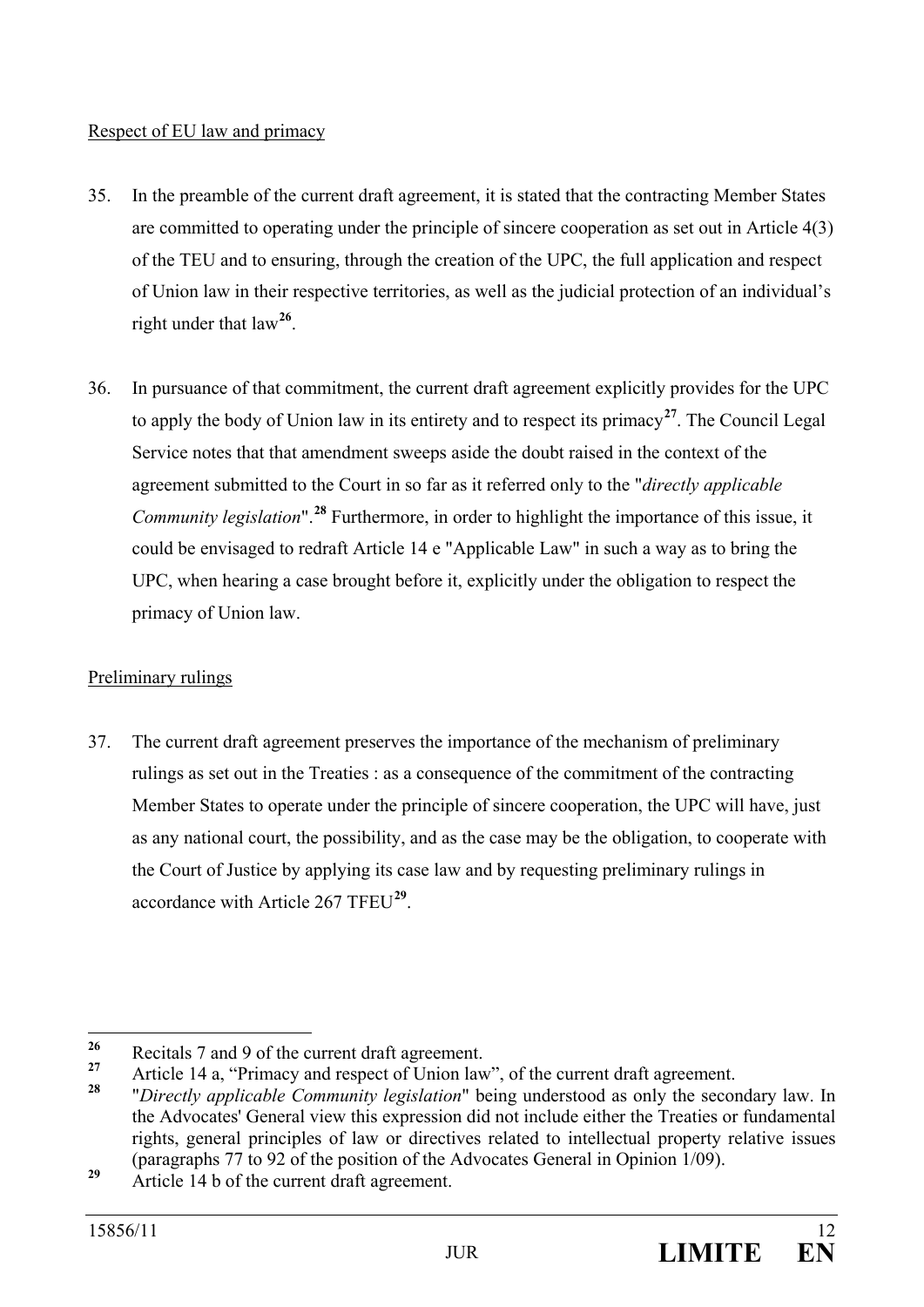- 38. At this point, the Council Legal Service wishes to indicate the following : contrary to the draft agreement submitted to the Court, where a mechanism of preliminary rulings was established in terms similar to those laid down in the Treaties, the current draft agreement contains a direct reference to Article 267 TFEU. This amendment<sup>[30](#page-12-0)</sup> emphasizes the determination of the contracting Member States to consider the UPC as a competent court to refer to the Court of Justice in the same way that any national court refers to the Court under Article 267 TFEU. This amendment, together with, as already mentioned, the removal of non-EU Member States from the current draft agreement and the positioning of the UPC as a court common only to the Member States, is meant to bring the latter into line with the Court's case law according to which *"…there is no good reason why such a court common to a number of member states, should not be able to submit questions to this Court in the same way as courts or tribunals of those member states.".***[31](#page-12-1)**
- 39. It could be envisaged, in order to make the UPC appear even more integrated into the Union legal order, to redraft Article 14 b in such a way as to maintain only a simple reference to Article 267 TFEU without reproducing in the current draft agreement the text of that Article.

## Liability and accountability of the Member States

40. Finally, the current draft agreement addresses in an adequate way the question raised by the Court on the protection of individuals' rights under Union law**[32](#page-12-2)**. Any breaches of EU law are under the current draft agreement subject to the control mechanisms of the Union and liability is shared among the Member States which created the common court.

<span id="page-12-0"></span>**<sup>30</sup>** This constitutes a relevant difference with the situation addressed by the Court in case C-196/09 , Paul Miles (see note 24 above) where no mechanism of preliminary ruling was mentioned in the basic instrument.

<span id="page-12-1"></span>**<sup>31</sup>** Parfums Christian Dior, case C-337/95, 1997, ECR I-6013, paragraphs 21 to 23).

<span id="page-12-2"></span>**<sup>32</sup>** Opinion 1/09, paragraph 86.